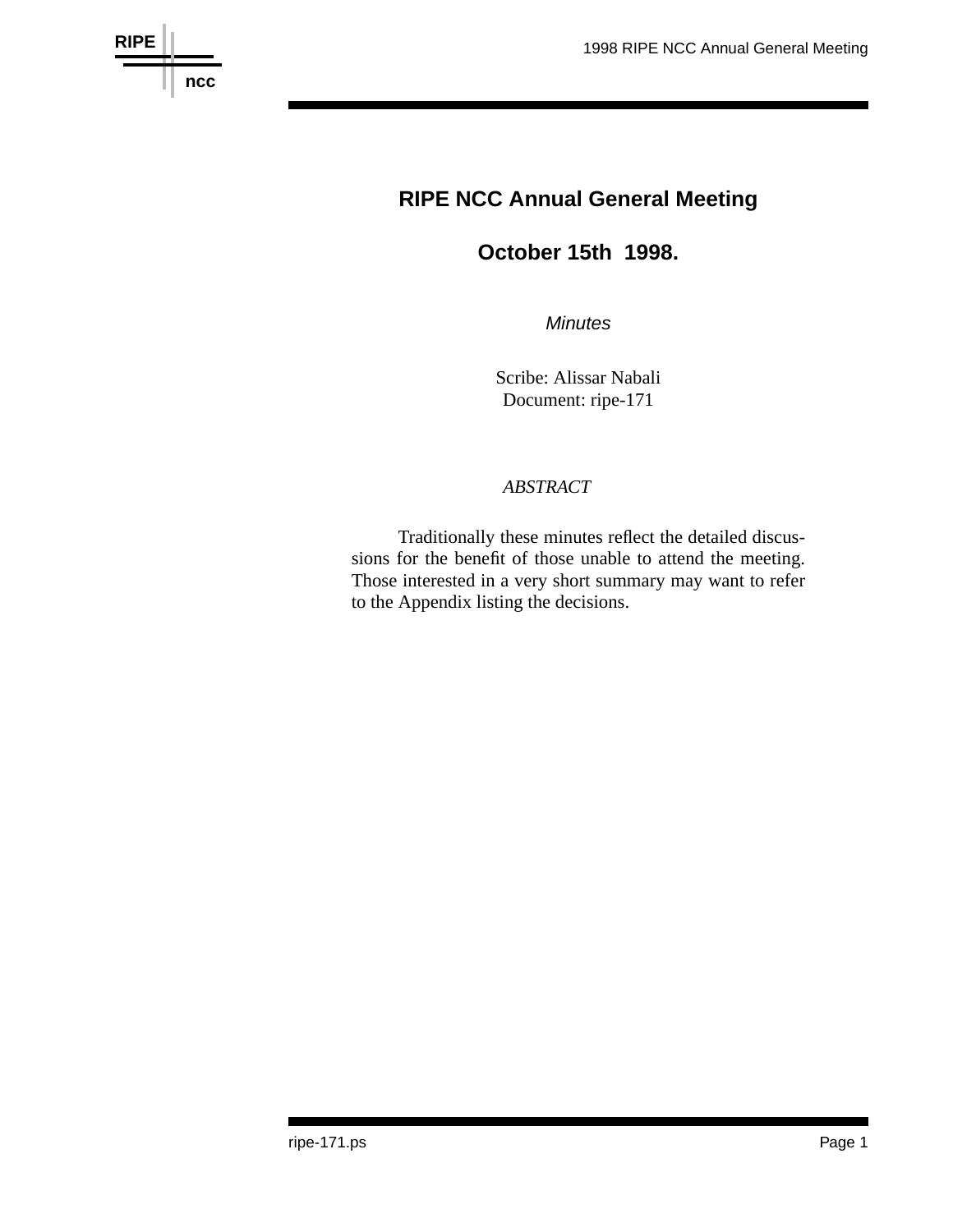

## List of Participants RIPE NCC AGM 1998

1 Carsten Schiefner TCP/IP GmbH 2 Christian Carstensen dev/consulting GmbH 3 Daniel Karrenberg RIPE NCC 4 Darko Bulat K2.net d.o.o. 5 Dave Morton Cybernet AG 6 Denesh Bhabuta Demon Internet Limited 7 Erik Lohr IBM Global Services 8 Francesco Pugliese WIND Telecomunicazioni S.p.A. 9 Frode Greisen Ebone Inc. 10 Hans Niklasson Tele2 / SWIPnet 11 Hans Petter Holen SOL System AS 12 Ingo Luetkebohle dev/consulting GmbH 13 Irena Bacak K2.net d.o.o. 14 James Aldridge EUnet Communications ServicesBV 15 John Crain RIPE NCC 16 Kees Neggers SURFnet b.v. 17 Kees van Draanen RIPE NCC 18 Keith Mitchell LINX 19 Krume Dolnenec Open Society Institute Macedonia 20 Lajos Balint HUNGARNET 21 Luca dell'Agnello INFN CNAF 22 Michael Froehlich ECRC Network Services GmbH 23 Mike Norris HEAnet Limited 24 Mirjam Kuehne RIPE NCC 25 Ouedraogo Idrissa ONATEL 26 Pontus Ekman pi.se AB 27 Rainer Lillge IS Internet Services GmbH & CO 28 Rob Bron IBM Global Services 29 Siegfried Langenbach Computer Service Langenbach 30 Stephen Burley UUNET WorldCom 31 Tom Forster mbt Online KG 32 Wilfried Woeber Vienna University - ACOnet 33 Wim Vink RIPE NCC Board Member 34 Winfried Motzkus dev/consulting GmbH 35 Yiannos Pitas University of Cyprus RIPE NCC Legal Representatives: Joyce Westerop

Agenda AGM 1998

- 1. Welcome, Preliminaries, Fixing of Agenda
- 2. Operational Report by NCC Management

Florence Van Rossum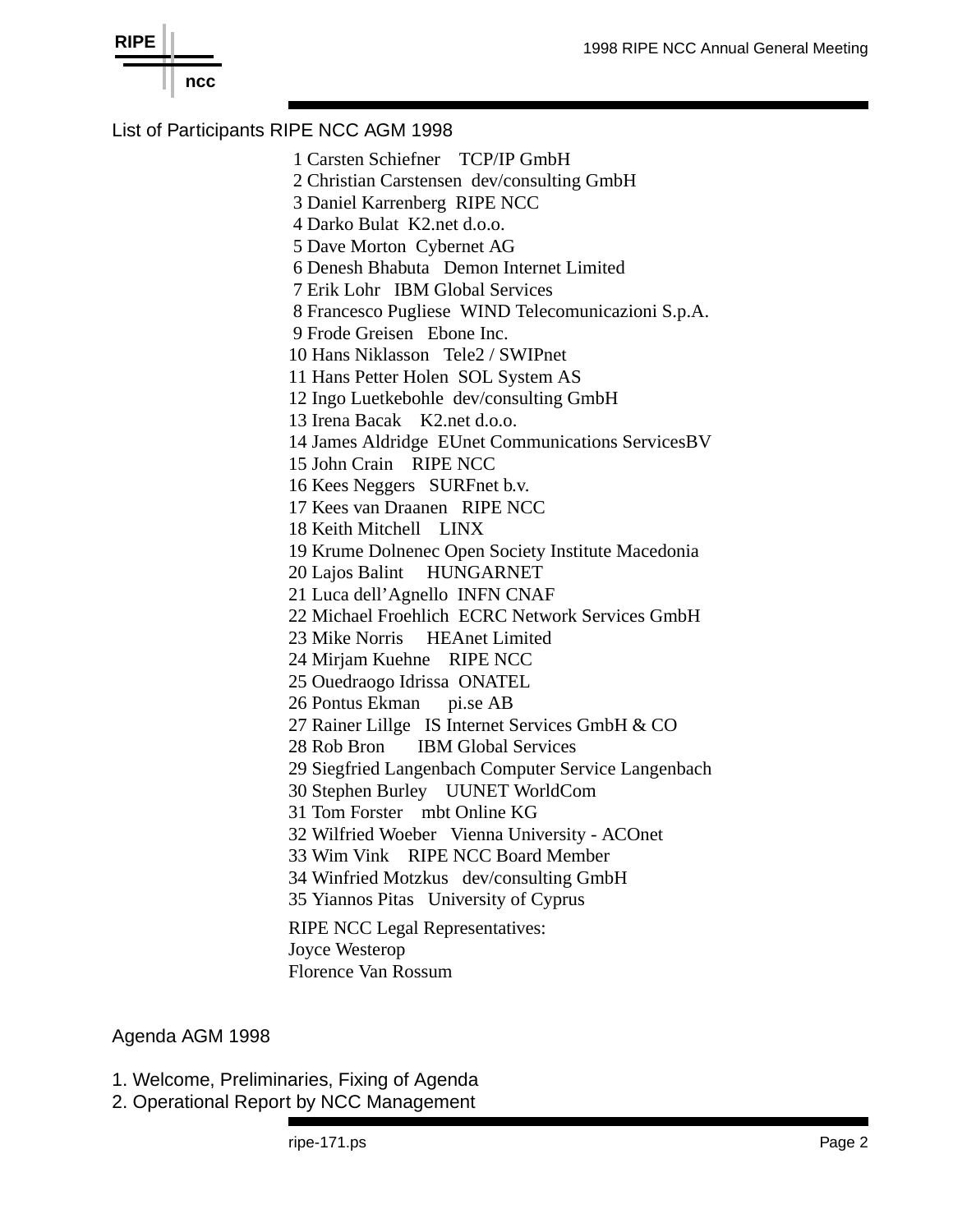

**RIPE**

- 3. Interim Financial Report
- 4. Postponing 1999 General Meeting
- 5. Activity Plan and Budget for 1999
- 6. Charging Scheme
- 7. Report from the Executive Board
- 8. Board Elections
- 1. Welcome, Preliminaries, Fixing of Agenda

Keith Mitchell, chairman of the RIPE NCC executive Board, and as such statutory chair of the meeting, welcomed all attendees and introduced the Executive Board members.

The Chair proposed to review the proposed agenda and asked participants to propose amendments or query agenda items. No amendments or questions were raised and the agenda was fixed.

## 2. Operational Report by RIPE NCC Management

Mirjam Kuehne, RIPE NCC Head of External Services, provided an overview of operations and services covering period October 1997 through to October 1998. The presentation can be found at

http://www.ripe.net/meetings/contrib/agm1998/oper-report/

Discussions from the presentation were as follows:

Yiannos Pitas asked if there would be a Web interface for the reverse (inaddr.arpa) delegation.

Daniel Karrenberg answered that in accordance with input from the RIPE local-IR working group the first Web interface will be for the IP address space request form. The first step of this will be a form that helps to generate a correct request form which will then be sent to the NCC via e-mail in the normal way. The form will help with syntax checking the input. Further steps will be to allow direct submissions of requests from web forms. This needs study of authorisation and authentication methods.

Wilfried Woeber stated that the RIPE NCC is not in the business of directly dealing with the DNS registration, and that the RIPE NCC is not the authority responsible for DNS name registration.

Siegfried Langenbach asked about the hardware type used to run the current RIPE Database.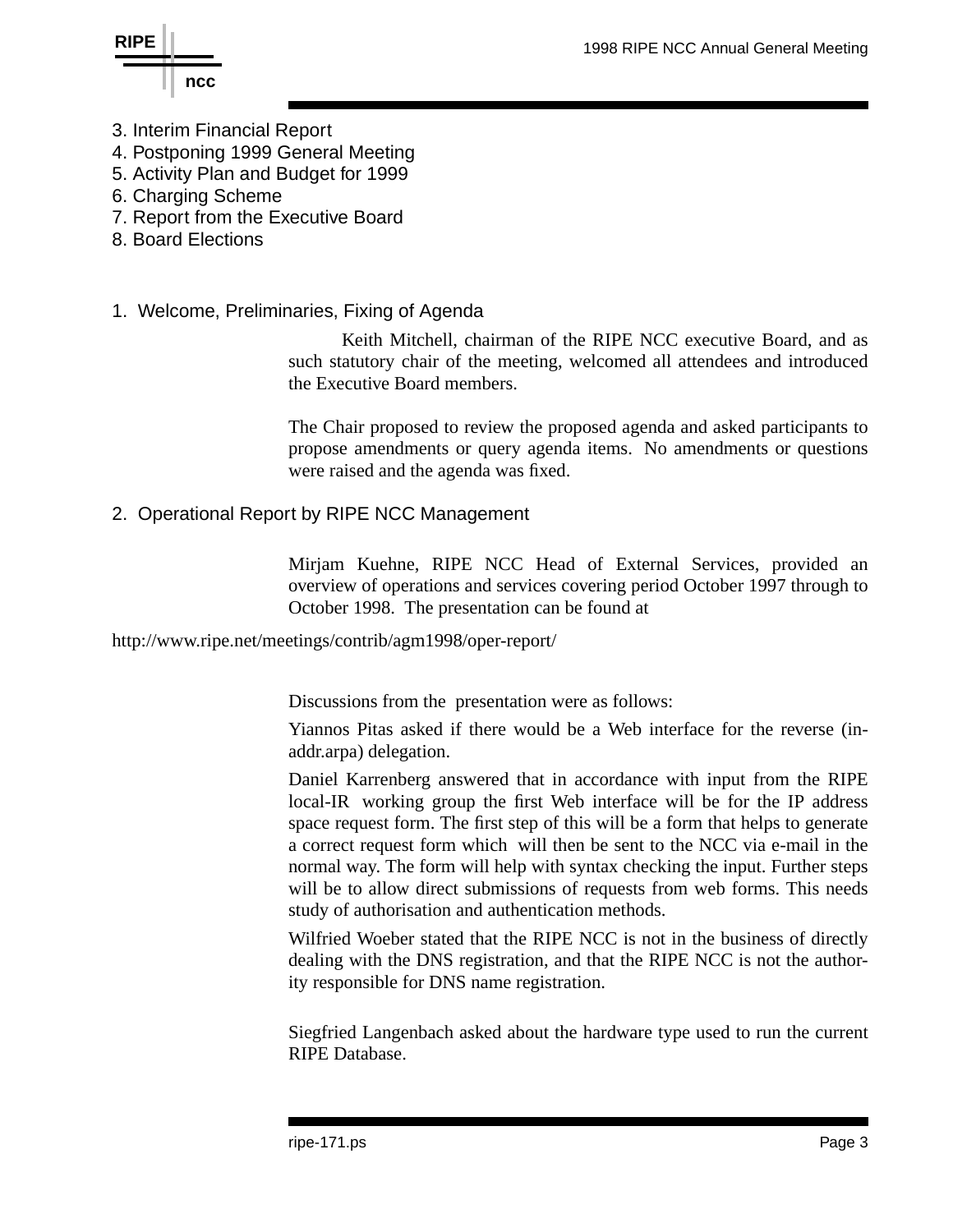

Daniel Karrenberg replied stating that the hardware equipment used is a Sun Enterprise 450 multiprocessor. One of the specifications of the re-implementation of the RIPE Database is that it should be threaded, the main reason being that the NCC expects to have a PGP key based authentication in the near future i.e. we have to crunch numbers which suggests threading and a multi-processor platform. This is remarkably similar to requirements for the re-implementation of BIND.

## 3. Interim Financial Report

As the RIPE NCC association is currently in its first year of operation, no formal audited financial report was available yet. An informal report about the financial status including current estimates for the 1998 results was presented by the Financial Controller Kees van Draanen.

The presentation can be found at:

http://www.ripe.net/meetings/contrib/agm1998/fin-report/

Stephen Burley asked what provisions have been made from contributions towards the operating costs of the IANA in 1998. Daniel Karrenberg stated that 40 kECU has been allocated in the budget for 1998, however, the funds have not been requested and thus have not been issued to the IANA to date. He also stated that the 1999 budget as proposed contains a provision of 150 kECU for the RIPE NCC contribution towards IANA operating costs.

## 4. Postponing 1999 General Meeting

According to article 14.2 of the statutes, a general meeting must be held to approve the annual report within the first 6 months after the conclusion of the financial year unless the general meeting extends this period. Traditionally, the RIPE NCC has held meetings in the autumn to discuss the activity plan and budget for the following year and as a result agrees on a charging scheme for that period. As there are no special circumstances foreseen with regards to financial issues, two general meetings were seen as excessive. The RIPE NCC Executive Board proposed the following resolution:

The general meeting decides to extend the period for adoption of the annual report 1998 as mentioned in article 14.2 of the statutes to 15 November 1999. The board shall send the annual report to the members as soon as the books have been audited and the final report of the auditors has been received."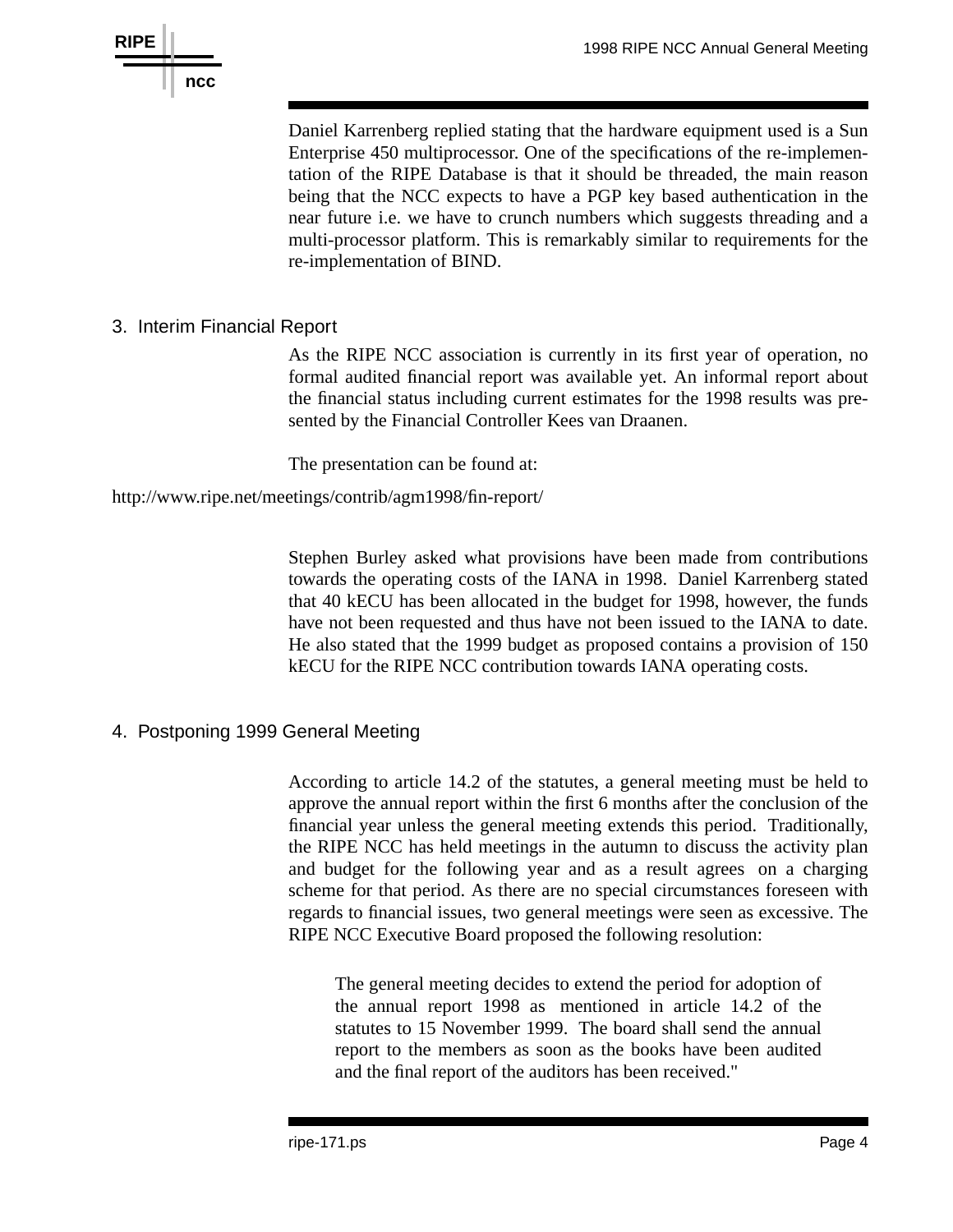

The motion was passed unanimously.

#### 5. Activity Plan and Budget for 1999

The RIPE NCC Activities & Expenditure 1999 Document can be found on the RIPE NCC Web site at: http://www.ripe.net/docs/ripe-186.html

Daniel Karrenberg provided a short overview of the RIPE NCC Activities & Expenditures 1999 document highlighting the changes for this year's activities, and the budget for 1999. The NCC expects a growth of 33% in the number of registries for 1999. The RIPE NCC is planning to increase focus on reliability and quality. The presentation can be found on the RIPE NCC Web site at

http://www.ripe.net/meetings/contrib/agm1998/activity-1999/

The meeting Chair announced that the general meeting unanimously adopted the RIPE NCC Activity Plan and Budget for the 1999 operation period.

#### Discussions resulting from the presentation were as follows:

Kees Neggers asked if the revised RIPE Database will be year 2000 compliant? Daniel Karrenberg answered that this was one of the requirements.

Yiannos Pitas inquired whether there are added costs for y2000 checks in the 1999 budget? Daniel Karrenberg replied no, this is part of general software maintenance budget line. The software we are using is either developed and maintained in-house or bought as a commodity including maintenance and updates. We use Unix as an operating system for most purposes.

Lajos Balint asked where the 33% percent growth originates from? Daniel Karrenberg: It comes from the growth of membership,from the constant number of one new member registry per calendar day which we have observed for more than 18 months now. We also expect to close a number of registries in Q4/98 because they will have reached the final stage of our debt collecting procedure. This is going to affect a maximum of 125 registries.

Yiannos Pitas asked if we take address space back when closing? Daniel Karrenberg answered only unassigned (i.e. unused) address space, we don't want to hurt the end users. The last stage is to notify them, that their membership has ceased and that means they cannot assign address space any more. All unassigned address space that has been allocated by RIPE NCC will revert to the RIPE NCC.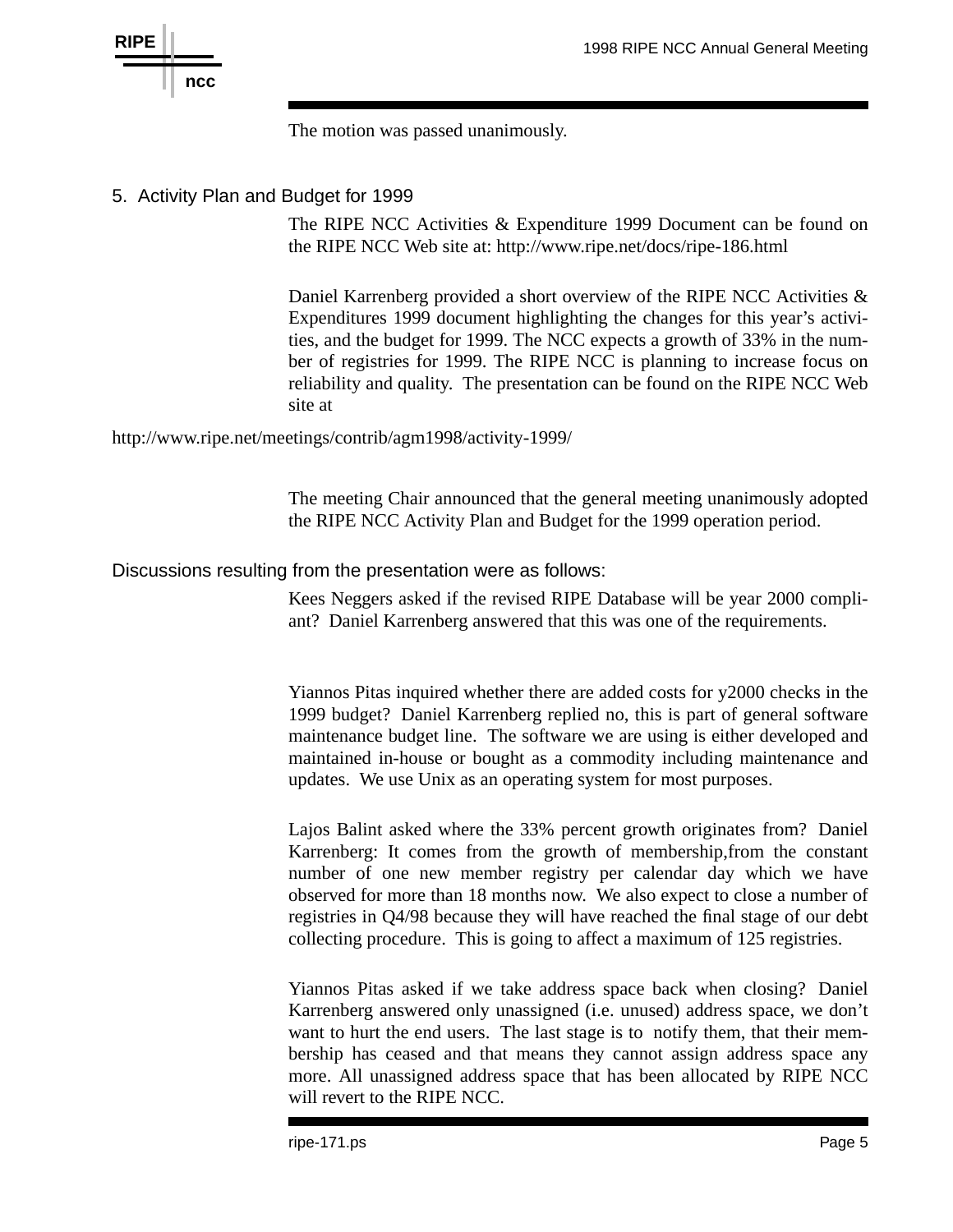

A question was raised about the relatively high attrition rate in the U.K: do you see the same effect on other countries? Daniel Karrenberg commented that this may be attrition or may be payment morale. It is hard for the NCC to distinguish at this point. Keith Mitchell added that NOMINET is also observing debtors problems. Daniel Karrenberg said the question rephrased is: "Why are we confident to get 365 new members in 1999?" It's because he has been signing a contract every day for 2 years. He does not see this changing nor any reason to change our estimate to higher or lower. We will be in trouble if we estimate lower, but if we estimate too high and we see that during the year its actually lowering, we can easily correct by slowing the growth of the NCC. As long as one is growing then he is in a comfortable position to adjust.

At this point the motion "The general meeting adopts the activity plan and budget for 1999." was passed unanimously.

## 6. Charging Scheme:

Daniel Karrenberg presented the proposed 1999 Charging Scheme to the participants. The charging scheme is available as document ripe-187. The presentation can be found on:

http://www.ripe.net/meetings/contrib/agm1998/charging-1999/

Mike Norris inquired about what happens with registries who change size category who have been voluntary with the higher category last year?

Daniel Karrenberg replied that the calculation is based on the minimum size category expected on November 1st 1998. We have not seen many upgrades over the last year, so I think this is a realistic expectation. A certain paradigm shift here in this sense is that the NCC is regarded more as a service organization and not so much as was in the past as a club for which you voluntary want to give a bigger contribution. We have budgeted accordingly by assuming that no-body upgrades.

Question by Lajos Balint: "Were there any comments to the substance of the documents as published?" Daniel Karrenberg answered that he had received no substantive comments.

Siegfried Langenbach: There were different numbers in the presentation: 33% growth in membership, 37% growth in operating expenditure, 8% growth in membership fees. How is this determined?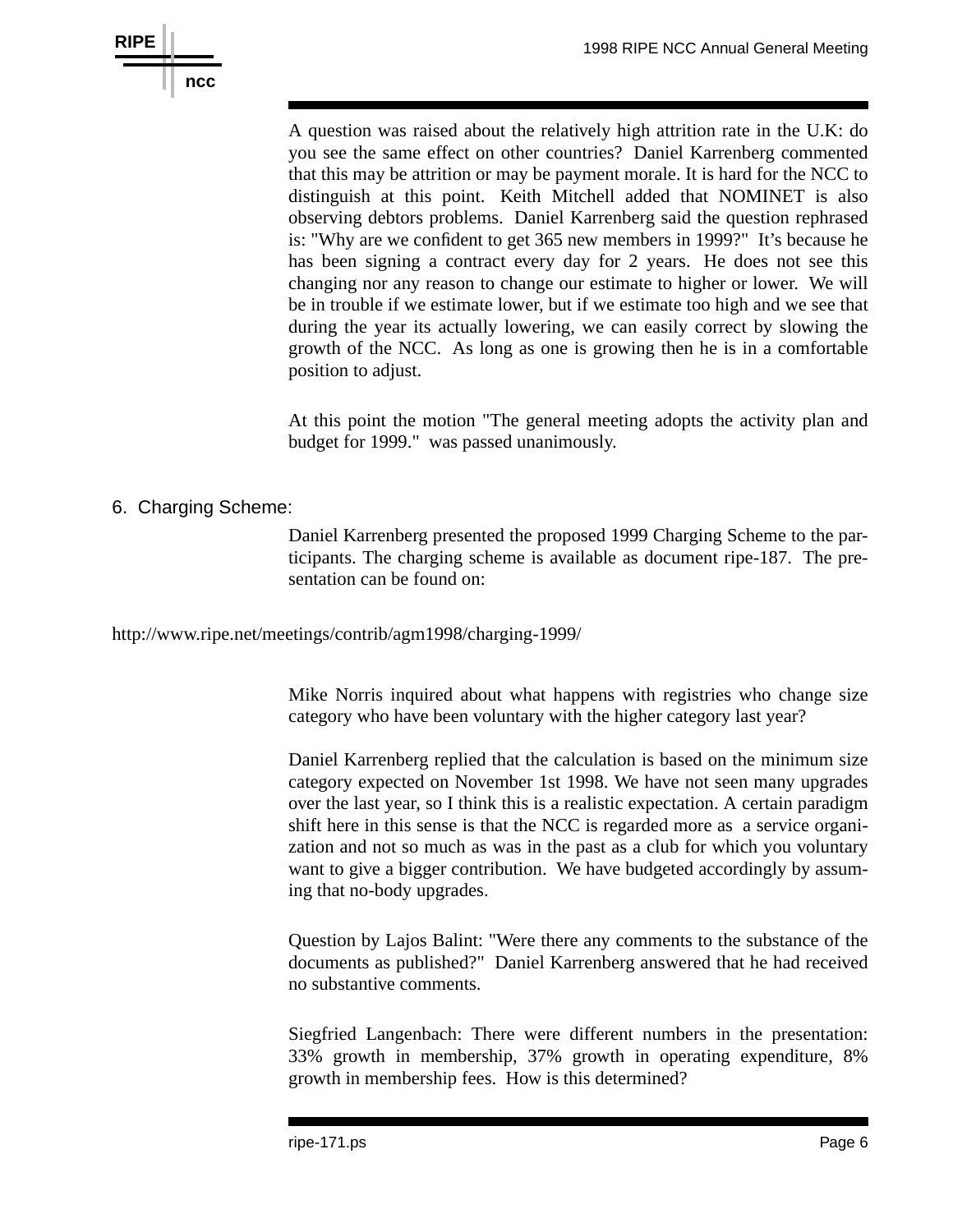

Daniel Karrenberg: This is a multi-step process: The basis is an estimation of membership growth as discussed earlier. Then operating expenditure is determined by allocating resources to different activities based on the requirements and an estimate of growth in demand. Then we devise a fee structure that meets the operating costs. There are a number of factors influencing this: one is inflation, another is that in the past we had relatively more income from the start-up fees because we were relatively growing more.

Question: "Is it legal for the members to pass the cost of RIPE NCC to their customers?" Answer: Obviously the RIPE NCC membership fees are a part of the costs for a member to do business. It is outside the scope of the NCC to determine how these costs are recovered. However it is not allowed to charge for address space per se, while it is OK to charge for registration services. Document ripe-161 explains this.

Darko Bulat stated that, some organizations sell address space. Mirjam Kuehne commented that if the RIPE NCC hears about this it will investigate and take the necessary action.

The board proposes to continue the successful charging scheme used over the last years.

The resolution "The general meeting decides to continue using the current charging scheme and adopted the 1999 fee schedule." was passed unanimously.

7. Report from the Executive Board

Keith Mitchell reported verbally on the work of the board to date, and recent developments on the new IANA. He also stated the formal position of the RIPE NCC with regards to the new IANA.

- The formal board composition is that Wim Vink is treasurer and Wilfried Woeber the secretary.
- Much of the Board's initial effort was on the incorporation of RIPE NCC Association as a legal entity, both in terms of setting the Association and setting up the personnel fund. The work was completed on schedule before the 31st of December 97, and the Board is grateful to Paul Ridley who did much of this work and has since left the NCC. The RIPE NCC now enjoys status and recognition of an independent, stable and representative legal entity.
- The bad debt situation needed and needs work, and as a result of advice provided by the board, additional staff dedicated to resolving it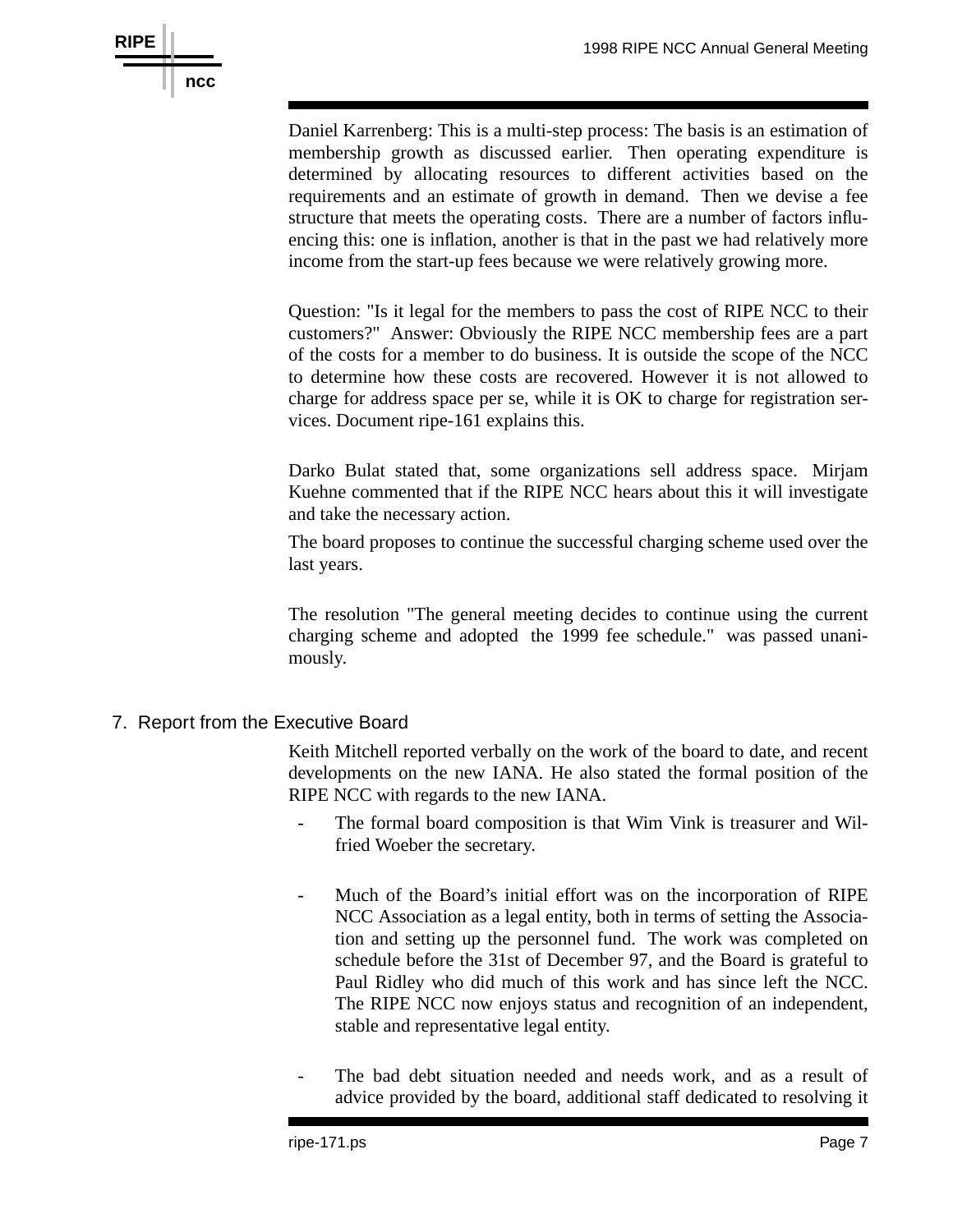

have been appointed and progress made.

- The Board has devoted attention to the question of the relationship between RIPE NCC, CENTR and RIPE. Although they work closely together they are separate bodies, and there is a lot of confusion in how they are perceived. Both are working with the Board to communicate their relationship to the Internet community and to the outside world.
- The biggest area of Board activity has been in the internet governance/administration debate over the structure of the new IANA.

One of the issues for the RIPE NCC community is that this debate has been mainly driven by naming interests, particularly by generic top level domain stake-holders, and the private monopoly of NSI.

NSI's contract with the US government expired a week ago, and much of the new IANA process has been driven by concerns over NSI becoming a defacto private monopoly after this.

A lot of interests and constituencies that were having concerns about the process, like the intellectual property lobby, internet trade Associations, various other bodies, have wanted to have their say, and we have had to deal with many new bodies in discussions.

There was RIPE and RIPE NCC representation at all the major meetings that were held as a result of the US Government White Paper, in particular the INET98 Conference in Geneva and the European Commission's Panel of Participants' meeting in Brussels. We deliberately avoided the Washington IFWP meeting because we did not want to be associated with bias towards NSI that was perceived to be an element of that meeting.

One of the main concerns that we have is the whole process being driven because of the naming element, despite IANA having existing responsibilities not just in terms of being root of the name space and the number space, but also of being source of protocol identifiers and editing Internet Standards documents.

It is very clear to us that there was a danger of the organizations that run the number space being completely crowded out and a lot of the work that we had to do was to make people realize that RIPE NCC is here, it represents a large number of Internet registries, and that we are here to stay, we are not to be crowded out.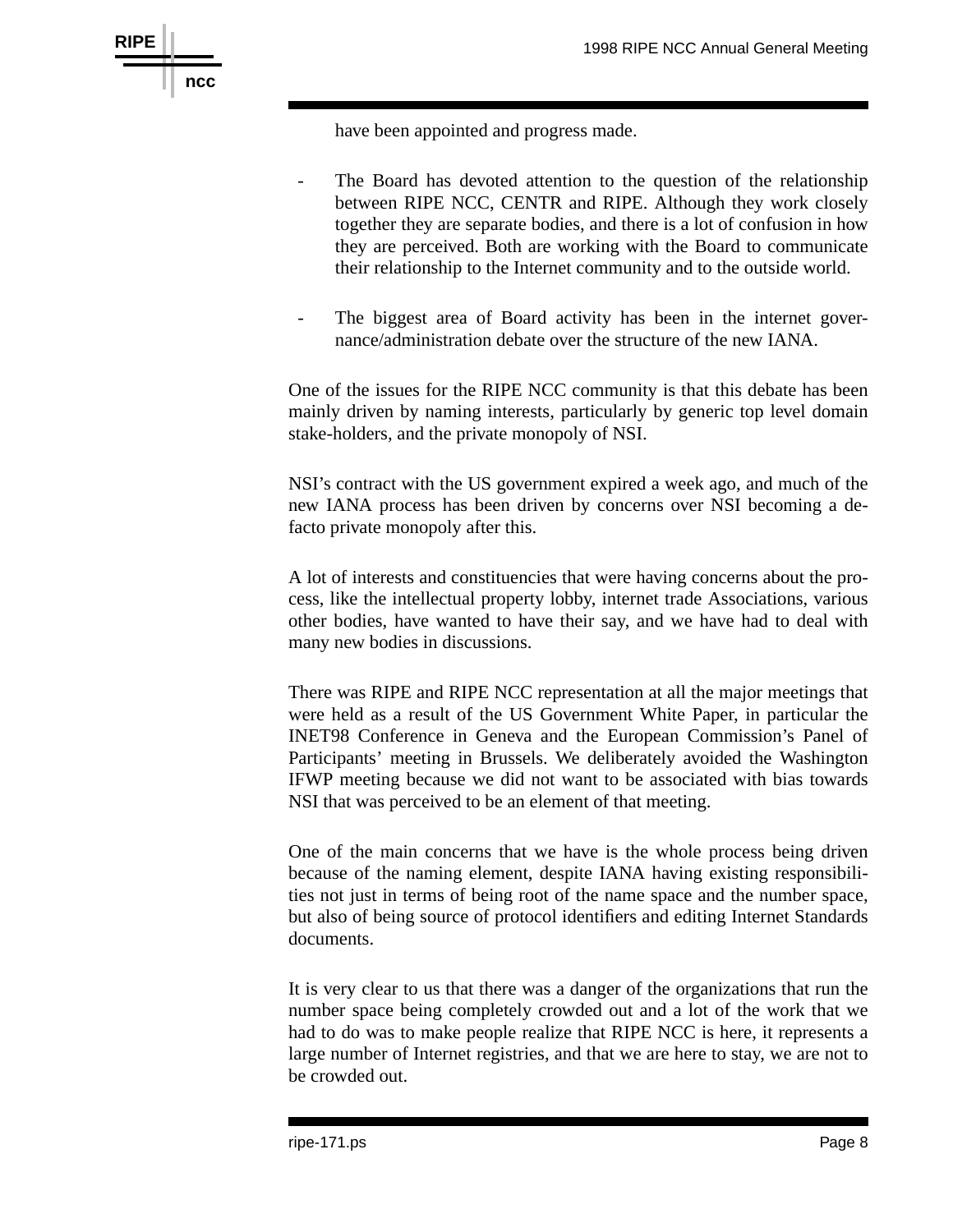

As of early September, we got optimistic when version 3 of the IANA bylaws, which was drafted after all the discussions and forums, appeared to address our concerns. There were then closed negotiations between NSI, IANA and the US government, shortly before the RIPE31 meeting in Edinburgh.

At that point came version 4 of the bylaws which we were very concerned about. The changes from version 3 we were most concerned about included the fact that the new IANA should be "blank check" bound by any future agreement between the USA government and NSI.

On the basis of this and one or 2 other provisions that we were not happy about, we made quite strong statements effectively and so did RIPE and RIPE CENTR. Various other bodies made representations - the result of these are version 5 of the IANA bylaws. We are in general happy with these but there are some outstanding open issues.

It was surprising to see the names proposed for the 9 interim "at-large" members of the new IANA board as they are not on the whole well-known, only 2 are related to the Internet and 3 from Europe. It may be intentional to take people that are not involved in previous discussions. Version 5 of the bylaws allocates 3 seats to each Supporting Organisation out of a total of 19. Another area of contention is whether the new IANA and/or its supporting organisations should be required to be membership organisations open to anyone.

In summary Version 5 is relatively sensible proposal, and more work is needed together with other RIR's to set up the Address Supporting Organization. We need to think about who from Europe should be on the ASO board.

#### 8. Board Elections

The terms of Wim Vink and Wilfried Woeber expire on November 12th 1998. The general meeting may elect two executive board members to succeed them. Candidates can be nominated according to article 7.2 of the RIPE NCC statutes.

Frode Greisen asked formally whether article 16 of the statutes was applied carefully when preparing the voting slips, especially 16.4 and 16.5. Keith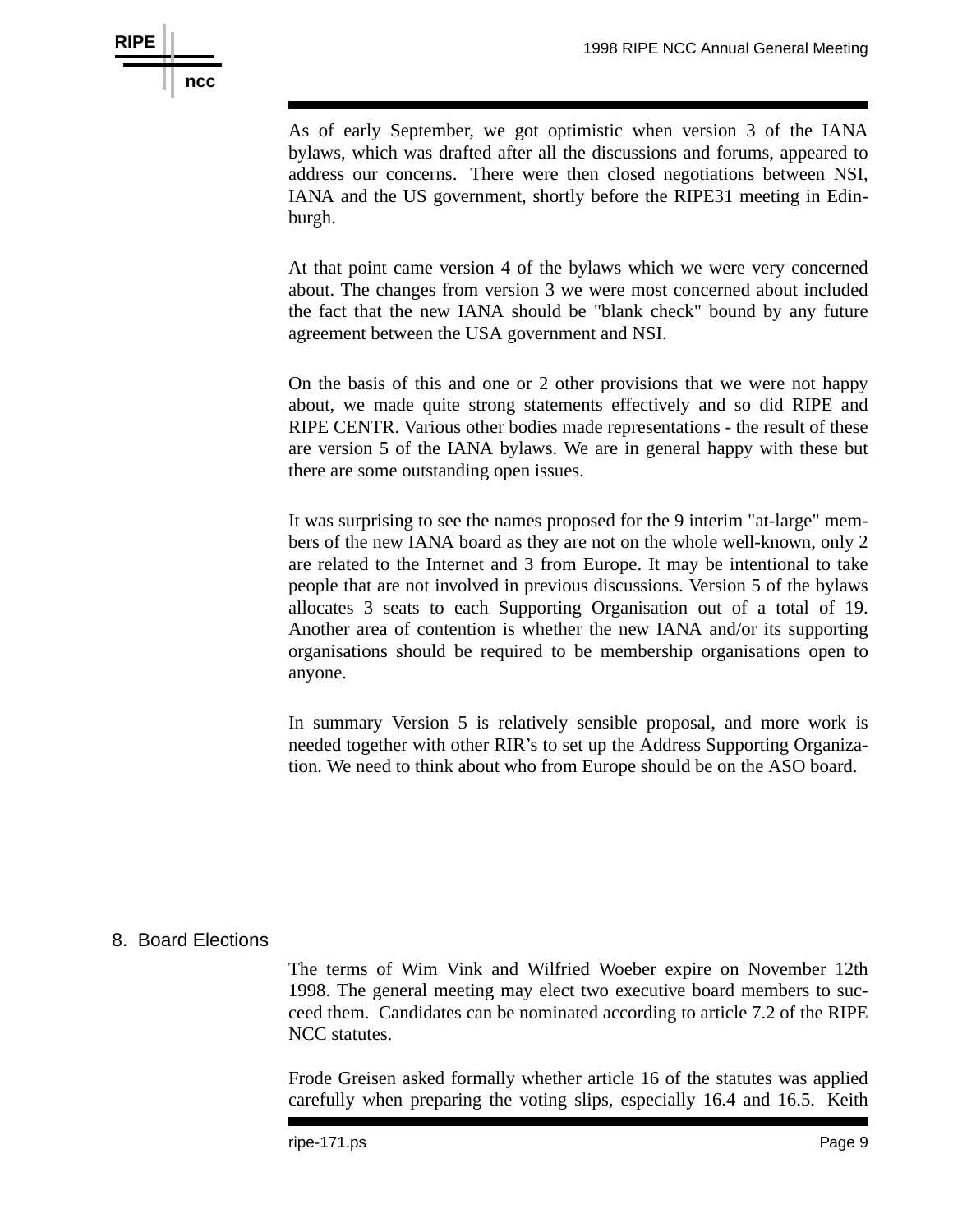

Mitchell assured him that this has been applied.

Dave Morton, Mike Norris, Wim Vink and Wilfried Woeber were nominated. In the first seat voting (Slip A), Mike Norris received 19 votes , Dave Morton 7 , Wim Vink 5, and Wilfried Woeber 7.

A second vote was taken as the statutes require a majority of votes cast for election (Art 17.4). In the second round (Slip B), Mike Norris received 26, Dave Morton 5, and Wilfried Woeber 7.

Mike Norris was elected to the board.

The remaining candidates decided to run for the second seat. In the first vote ( Slip C) Dave Morton received 7, Wim Vink 14 and Wilfied Woeber 17.

In the second round of voting (Slip D) Dave Morton received 4, Wim Vink received 21 and Wilfried Woeber received 13.

Wim Vink was elected to the board.

The meeting unanimously thanked Wilfried Woeber for his service on the board and expressed the hope that his contributions will continue as the RIPE DB WG chairperson.

Keith Mitchell thanked the members for the confidence in the EB the Executive Board for their commitment and good work.

#### 9. Closing

With no further business to discuss, the meeting was formally closed.

#### APPENDIX: Decisions of the Meeting

The general meeting decides to extend the period for adoption of the annual report 1998 as mentioned in article 14.2 of the statutes to 15 November 1999. The board shall send the annual report to the members as soon as the books have been audited and the final report of the auditors has been received."

The general meeting adopts the activity plan and budget for 1999 (ripe-186).

The general meeting decides to continue using the current charging scheme and adopted the 1999 (ripe-187) fee schedule.

Executive Board Elections: